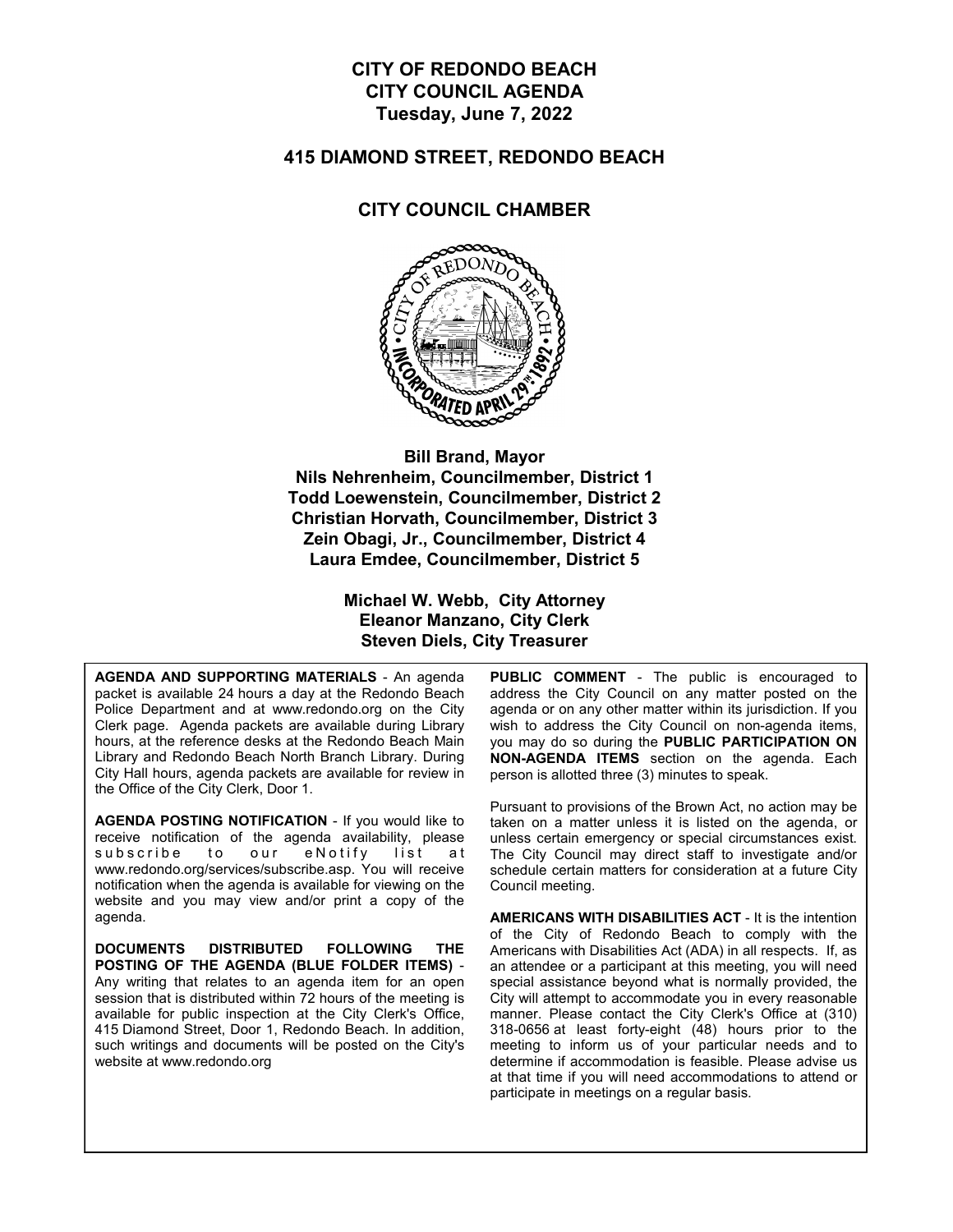## **CITY OF REDONDO BEACH CITY COUNCIL AGENDA Tuesday, June 7, 2022**

### **415 DIAMOND STREET, REDONDO BEACH**

## **CITY COUNCIL CHAMBER**

# **THE CITY COUNCIL HAS RESUMED PUBLIC MEETINGS IN THE COUNCIL CHAMBER. MEMBERS OF THE PUBLIC MAY PARTICIPATE IN -PERSON, BY ZOOM, eCOMMENT OR EMAIL.**

City Council meetings are broadcast live through Spectrum Cable, Channel 8, and Frontier Communications, Channel 41 and/or rebroadcast on Wednesday at 3PM and Saturday at 3PM following the date of the meeting. Live streams and indexed archives of meetings are available via internet. Visit the City's official website at www.Redondo.org/rbtv.

TO WATCH MEETING LIVE ON CITY'S WEBSITE: https://redondo.legistar.com/Calendar.aspx \*Click "In Progress" hyperlink under Video section of meeting

TO WATCH MEETING LIVE ON YOUTUBE: https://www.youtube.com/c/CityofRedondoBeachIT

TO JOIN ZOOM MEETING (FOR PUBLIC INTERESTED IN SPEAKING. OTHERWISE, PLEASE SEE ABOVE TO WATCH/LISTEN TO MEETING):

Register in advance for this meeting:

https://us02web.zoom.us/webinar/register/WN\_Xfto5ZvpSHq\_bHowAaAO5g

After registering, you will receive a confirmation email containing information about joining the meeting.

If you are participating by phone, be sure to provide your phone # when registering. You will be provided a Toll Free number and a Meeting ID to access the meeting. Note; press # to bypass Participant ID. Attendees will be muted until the public participation period is opened. When you are called on to speak, press \*6 to unmute your line. Note, comments from the public are limited to 3 minutes per speaker.

eCOMMENT: COMMENTS MAY BE ENTERED DIRECTLY ON WEBSITE AGENDA PAGE: https://redondo.granicusideas.com/meetings

1) Public comments can be entered before and during the meeting.

2) Select a SPECIFIC AGENDA ITEM to enter your comment;

3) Public will be prompted to Sign-Up to create a free personal account (one-time) and then comments may be added to each Agenda item of interest.

4) Public comments entered into eComment (up to 2200 characters; equal to approximately 3 minutes of oral comments) will become part of the official meeting record. Comments may be read out loud during the meeting.

EMAIL: TO PARTICIPATE BY WRITTEN COMMUNICATION, EMAILS MUST BE RECEIVED BEFORE 3:00PM THE DAY OF THE MEETING (EMAILS WILL NOT BE READ OUT LOUD): Written materials pertaining to matters listed on the posted agenda received after the agenda has been published will be added as supplemental materials under the relevant agenda item.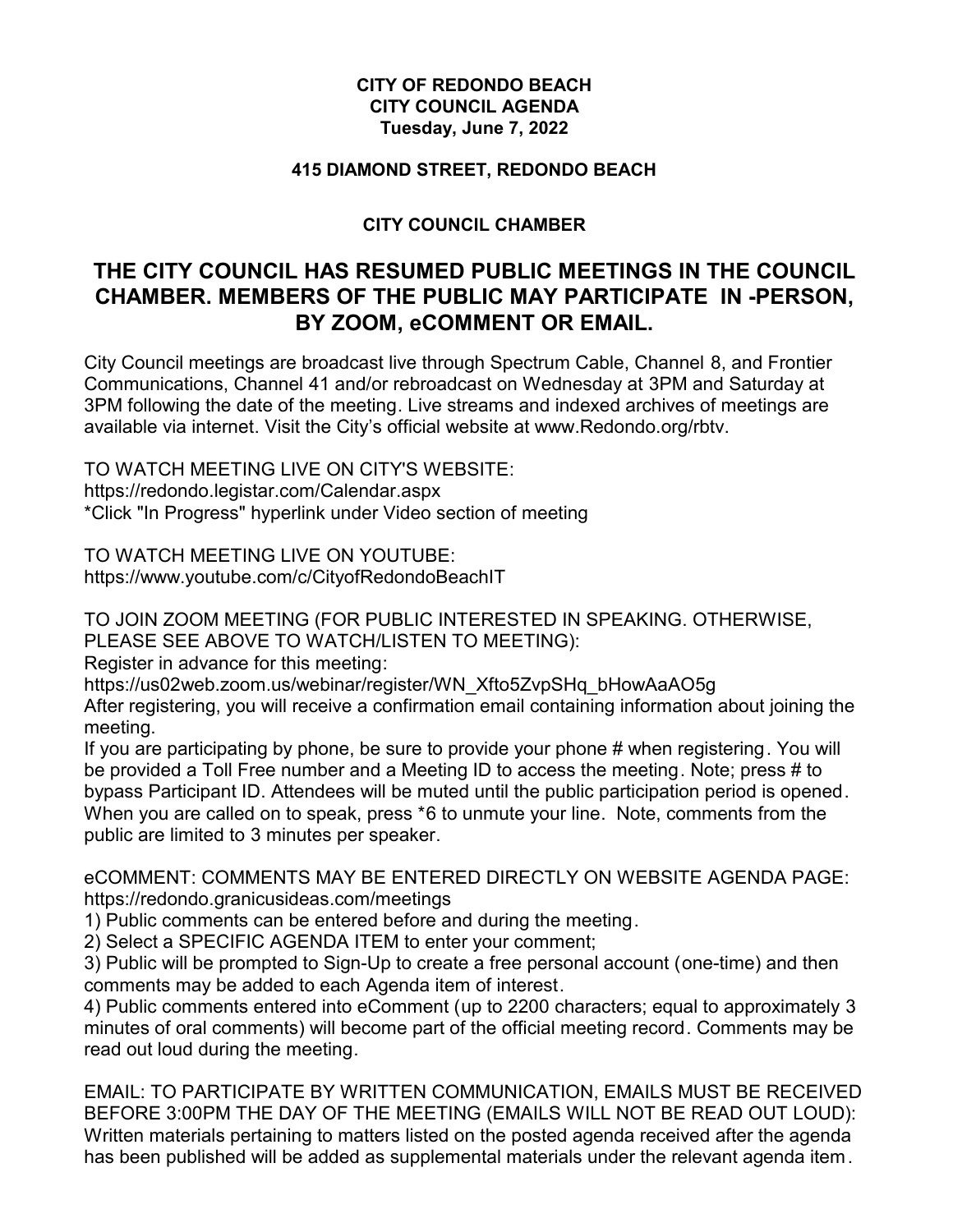Public comments may be submitted by email to cityclerk@redondo.org. Emails must be received before 3:00 p.m. on the date of the meeting to ensure Council and staff have the ability to review materials prior to the meeting.

# **4:30 PM - CLOSED SESSION - ADJOURNED REGULAR MEETING**

- **A. CALL MEETING TO ORDER**
- **B. ROLL CALL**
- **C. SALUTE TO FLAG AND INVOCATION**

### **D. BLUE FOLDER ITEMS - ADDITIONAL BACK UP MATERIALS**

*Blue folder items are additional back up material to administrative reports and/or public comments received after the printing and distribution of the agenda packet for receive and file.*

### **E. PUBLIC COMMUNICATIONS ON CLOSED SESSION ITEMS AND NON-AGENDA ITEMS**

*This section is intended to provide members of the public with the opportunity to comment on Closed Session Items or any subject that does not appear on this agenda for action. This section is limited to 30 minutes. Each speaker will be afforded three minutes to address the Mayor and Council. Each speaker will be permitted to speak only once. Written requests, if any, will be considered first under this section.*

### **F. RECESS TO CLOSED SESSION**

**F.1.** CONFERENCE WITH REAL PROPERTY NEGOTIATOR - [The Closed Session is authorized by the Government Code Section 54956.8.](http://redondo.legistar.com/gateway.aspx?m=l&id=/matter.aspx?key=5778)

AGENCY NEGOTIATOR: Mike Witzansky, City Manager

PROPERTY: APN #s 7505-010-015, 7505-010-035 and 7505-010-036

NEGOTIATING PARTY: Michael Davitt, Director of Real Estate Archdiocese of Los Angeles

UNDER NEGOTIATION: Both Price and Terms

**F.2.** CONFERENCE WITH REAL PROPERTY NEGOTIATOR - [The Closed Session is authorized by the Government Code Section 54956.8.](http://redondo.legistar.com/gateway.aspx?m=l&id=/matter.aspx?key=5783)

AGENCY NEGOTIATOR: Mike Witzansky, City Manager Ted Semaan, Public Works Director

PROPERTY: Portion of APN # 7503-028-904

NEGOTIATING PARTY: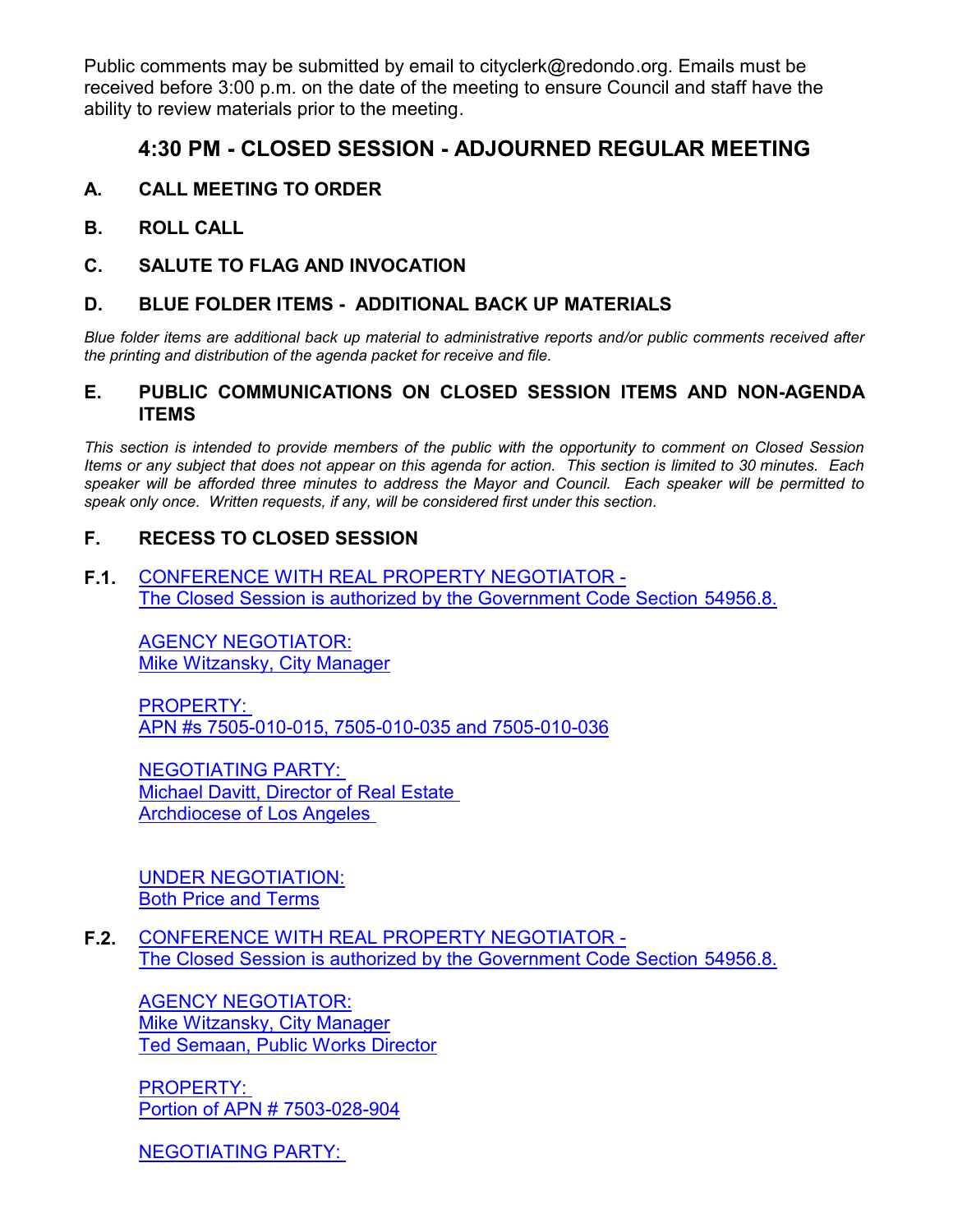[Rebecca Udokop, Right of Way Agent](http://redondo.legistar.com/gateway.aspx?m=l&id=/matter.aspx?key=5783) CA Department of Transportation

UNDER NEGOTIATION: Both Price and Terms

**F.3.** [CONFERENCE WITH REAL PROPERTY NEGOTIATOR -The Closed Session is](http://redondo.legistar.com/gateway.aspx?m=l&id=/matter.aspx?key=5802) authorized by the Government Code Section 54956.8.

AGENCY NEGOTIATOR: Mike Witzansky, City Manager Greg Kapovich, Waterfront & Economic Development Director

PROPERTY: Pier Plaza 123 W. Torrance Blvd #201, Redondo Beach, CA 90277 (a portion of APN: 7505-002-908)

NEGOTIATING PARTY: Dan Benhamo Principal, The Beach House, Inc.

UNDER NEGOTIATION: Both Price and Terms

**F.4.** [CONFERENCE WITH REAL PROPERTY NEGOTIATOR - The Closed Session is](http://redondo.legistar.com/gateway.aspx?m=l&id=/matter.aspx?key=5805) authorized by the Government Code Section 54956.8.

AGENCY NEGOTIATOR: Mike Witzansky, City Manager Ted Semaan, Public Works Director

PROPERTY: APN 4082-007-002

NEGOTIATING PARTY: Pacific Crest Cemetery Co., Inc.

UNDER NEGOTIATION: Both Price and Terms

**F.5.** [CONFERENCE WITH REAL PROPERTY NEGOTIATOR -The Closed Session is](http://redondo.legistar.com/gateway.aspx?m=l&id=/matter.aspx?key=5807) authorized by the Government Code Section 54956.8.

AGENCY NEGOTIATOR: Mike Witzansky, City Manager Greg Kapovich, Waterfront & Economic Development Director

PROPERTY: Pier Plaza 107 W. Torrance Blvd #202, Redondo Beach, CA 90277 (a portion of APN: 7505-002-908)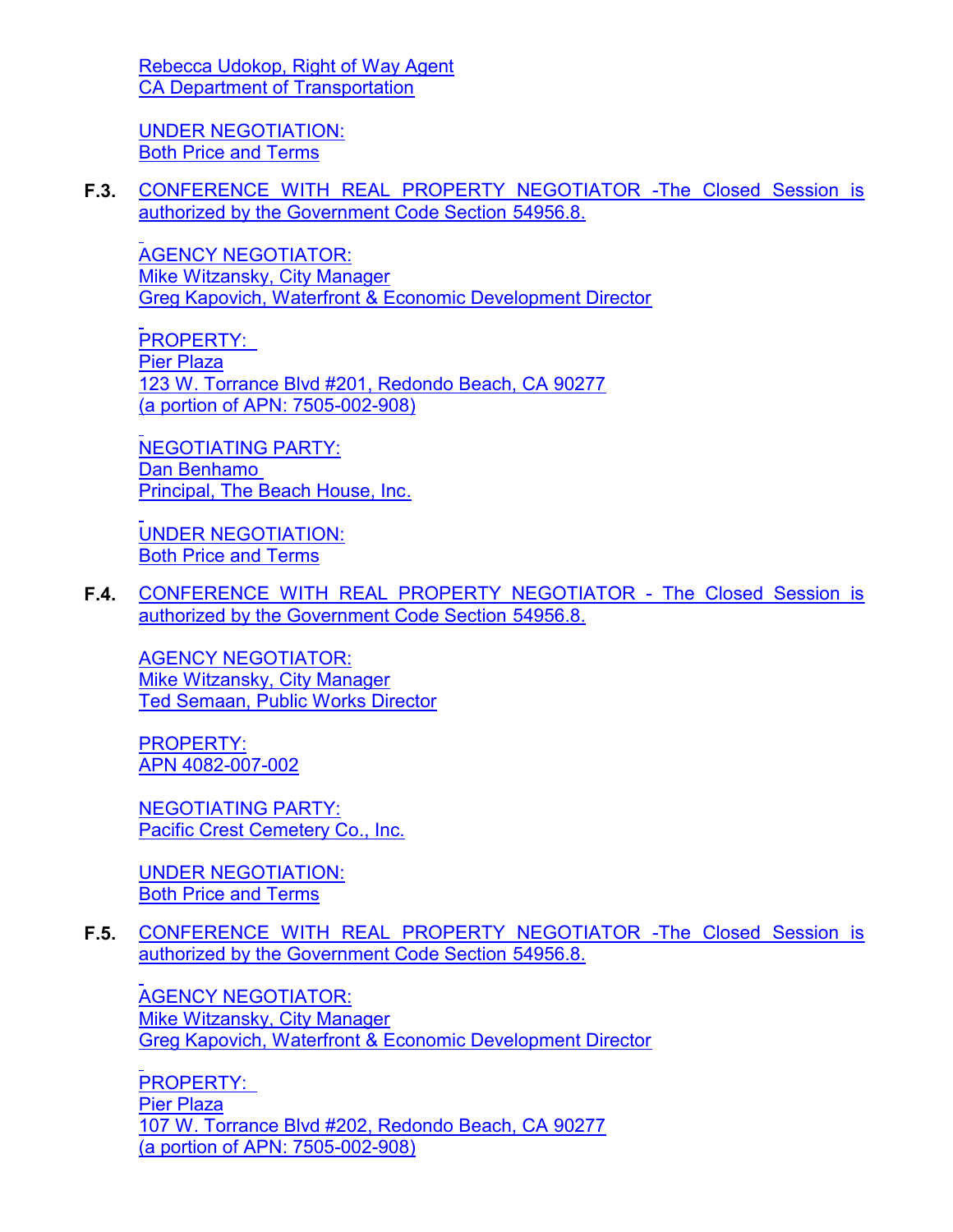NEGOTIATING PARTY: [Daniel Scheele, an individual](http://redondo.legistar.com/gateway.aspx?m=l&id=/matter.aspx?key=5807)

UNDER NEGOTIATION: Both Price and Terms

**F.6.** [CONFERENCE WITH REAL PROPERTY NEGOTIATOR -The Closed Session is](http://redondo.legistar.com/gateway.aspx?m=l&id=/matter.aspx?key=5808) authorized by the Government Code Section 54956.8.

AGENCY NEGOTIATOR: Mike Witzansky, City Manager Greg Kapovich, Waterfront & Economic Development Director

PROPERTY: Pier Plaza 121 W. Torrance Blvd #201, Redondo Beach, CA 90277 (a portion of APN: 7505-002-908)

NEGOTIATING PARTY: Monica Quintero, an individual UNDER NEGOTIATION: Both Price and Terms

**F.7.** [CONFERENCE WITH LEGAL COUNSEL - EXISTING LITIGATION - The Closed](http://redondo.legistar.com/gateway.aspx?m=l&id=/matter.aspx?key=5781) Session is authorized by the attorney-client privilege, Government Code Section 54956.9(d)(1).

Name of case: Deborah Klebe v. J & S Striping Company, Inc.; City of Redondo Beach, et al. Case Number: 21STCV38496

**F.8.** [CONFERENCE WITH LEGAL COUNSEL - EXISTING LITIGATION - The Closed](http://redondo.legistar.com/gateway.aspx?m=l&id=/matter.aspx?key=5818) Session is authorized by the attorney client privilege, Government code Section 54956.9(d)(1).

Name of case: City of Redondo Beach, et al. v. California State Water Resources Control Board Case Number: 20STCP03193

**F.9.** [CONFERENCE WITH LEGAL COUNSEL - EXISTING LITIGATION - The Closed](http://redondo.legistar.com/gateway.aspx?m=l&id=/matter.aspx?key=5819) Session is authorized by the attorney-client privilege, Government Code Section 54956.9(d)(1).

Name of case: Luke Carlson, et al v City of Redondo Beach, et al. Case Number: 2:20-cv-00259-ODW-SS

**F.10.** [CONFERENCE WITH LEGAL COUNSEL - EXISTING LITIGATION - The Closed](http://redondo.legistar.com/gateway.aspx?m=l&id=/matter.aspx?key=5820) Session is authorized by the attorney-client privilege, Government Code Section 54956.9(d)(1).

Name of case: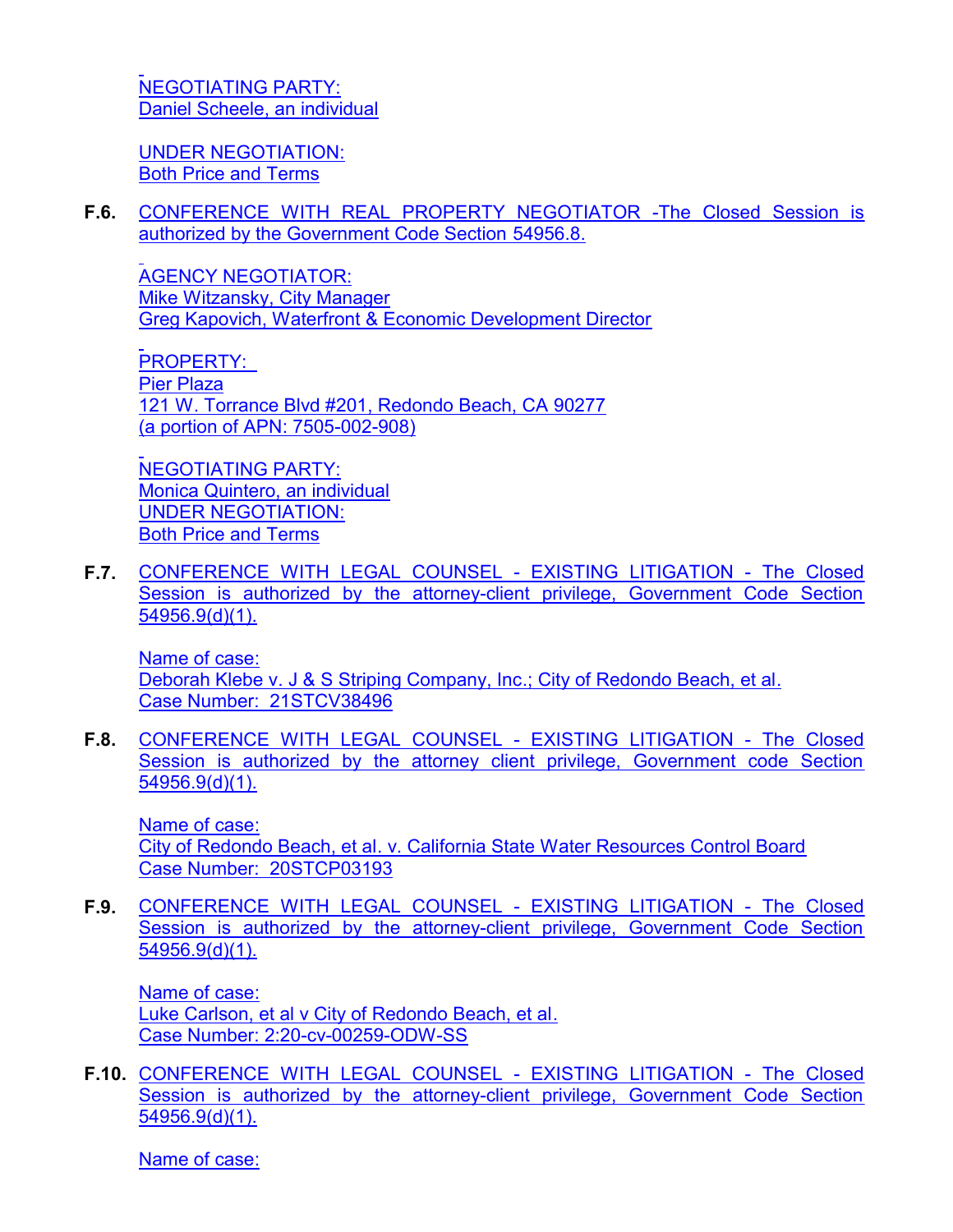[Redondo Beach Waterfront, LLC. v City of Redondo Beach](http://redondo.legistar.com/gateway.aspx?m=l&id=/matter.aspx?key=5820) Court of Appeal Case Number: B311039

**F.11.** [CONFERENCE WITH LEGAL COUNSEL - ANTICIPATED LITIGATION - T h e](http://redondo.legistar.com/gateway.aspx?m=l&id=/matter.aspx?key=5821) Closed Session is authorized by the attorney-client privilege, Government Code Section 54956.9(d)(3).

One potential case

- **G. RECONVENE TO OPEN SESSION**
- **H. ROLL CALL**
- **I. ANNOUNCEMENT OF CLOSED SESSION ACTIONS**
- **J. ADJOURN TO REGULAR MEETING**

# **6:00 PM - OPEN SESSION - REGULAR MEETING**

- **A. CALL TO ORDER**
- **B. ROLL CALL**
- **C. SALUTE TO THE FLAG AND INVOCATION**
- **D. PRESENTATIONS/PROCLAMATIONS/ANNOUNCEMENTS**
- **E. APPROVE ORDER OF AGENDA**
- **F. AGENCY RECESS**
- **F.1.** [REGULAR MEETING OF THE COMMUNITY FINANCING AUTHORITY](http://redondo.legistar.com/gateway.aspx?m=l&id=/matter.aspx?key=5585) **CONTACT:** JENNIFER PAUL, FINANCE DIRECTOR
- **F.2.** [REGULAR MEETING OF THE REDONDO BEACH HOUSING AUTHORITY](http://redondo.legistar.com/gateway.aspx?m=l&id=/matter.aspx?key=5796) **CONTACT:** CAMERON HARDING, COMMUNITY SERVICES DIRECTOR
- **F.3.** [PUBLIC FINANCING AUTHORITY REGULAR MEETING CANCELLED](http://redondo.legistar.com/gateway.aspx?m=l&id=/matter.aspx?key=5760) **CONTACT:** ELEANOR MANZANO, CITY CLERK

# **G. BLUE FOLDER ITEMS - ADDITIONAL BACK UP MATERIALS**

*Blue folder items are additional back up material to administrative reports and/or public comments received after the printing and distribution of the agenda packet for receive and file.*

**G.1.** [For Blue Folder Documents Approved at the City Council Meeting](http://redondo.legistar.com/gateway.aspx?m=l&id=/matter.aspx?key=5756)

## **H. CONSENT CALENDAR**

*Business items, except those formally noticed for public hearing, or those pulled for discussion are assigned to the Consent Calendar. The Mayor or any City Council Member may request that any Consent Calendar item(s) be removed, discussed, and acted upon separately. Items removed from the Consent Calendar will be taken up under the "Excluded Consent Calendar" section below. Those items remaining on the Consent Calendar will be approved in one motion. The Mayor will call on anyone wishing to address the City Council on any Consent*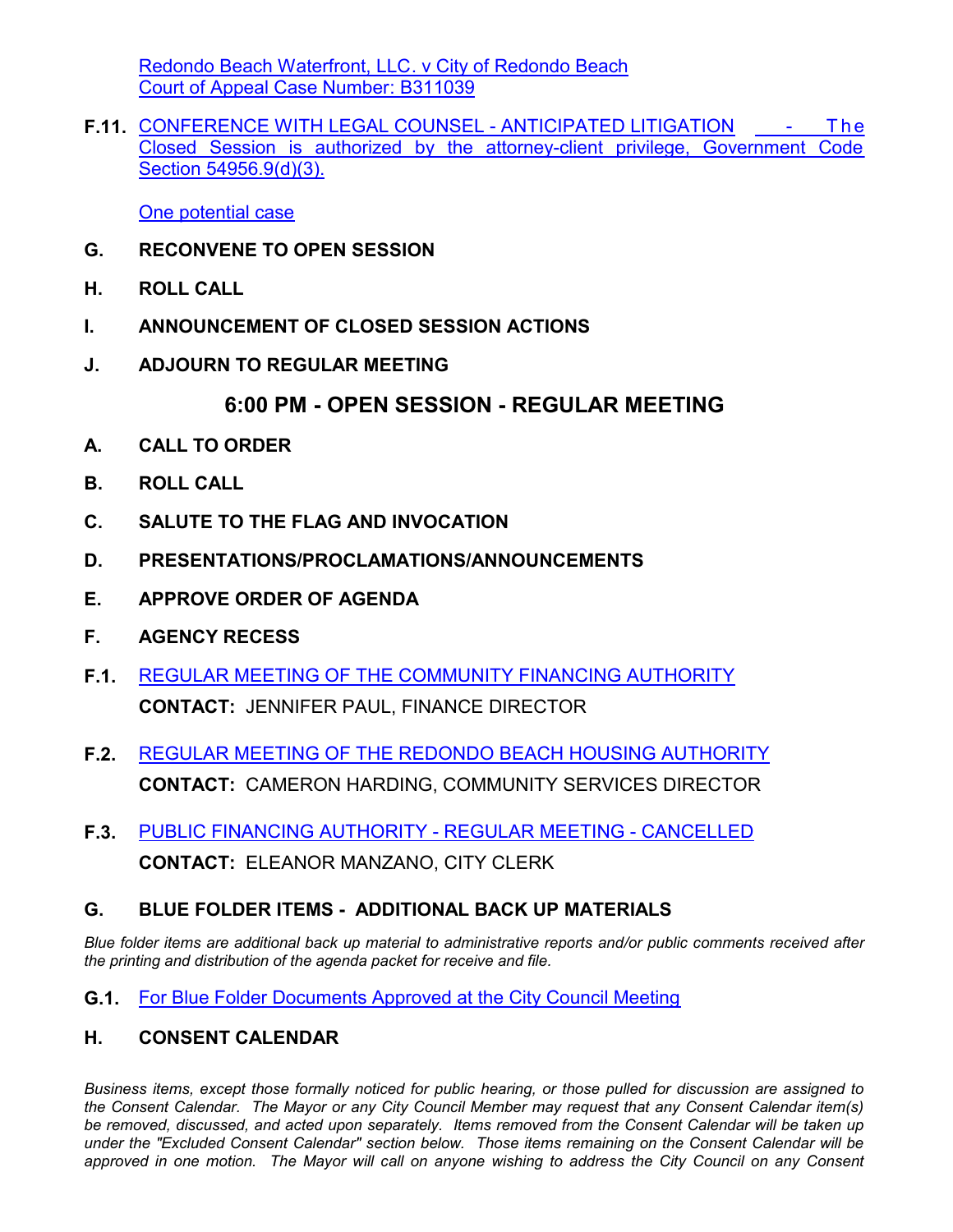*Calendar item on the agenda, which has not been pulled by Council for discussion. Each speaker will be permitted to speak only once and comments will be limited to a total of three minutes.*

- **H.1.** [APPROVE AFFIDAVIT OF POSTING FOR THE CITY COUNCIL ADJOURNED](http://redondo.legistar.com/gateway.aspx?m=l&id=/matter.aspx?key=5757) REGULAR AND REGULAR MEETING OF JUNE 7, 2022 **CONTACT:** ELEANOR MANZANO, CITY CLERK
- **H.2.** [APPROVE MOTION TO READ BY TITLE ONLY AND WAIVE FURTHER READING](http://redondo.legistar.com/gateway.aspx?m=l&id=/matter.aspx?key=5758) OF ALL ORDINANCES AND RESOLUTIONS LISTED ON THE AGENDA. **CONTACT:** ELEANOR MANZANO, CITY CLERK
- **H.3.** [APPROVE THE FOLLOWING CITY COUNCIL MINUTES:](http://redondo.legistar.com/gateway.aspx?m=l&id=/matter.aspx?key=5714) A. APRIL 19, 2022 ADJOURNED REGULAR & REGULAR MEETING **CONTACT:** ELEANOR MANZANO, CITY CLERK
- **H.4.** PAYROLL DEMANDS CHECKS 28198-28230 IN THE AMOUNT OF \$51,313.57, PD. 5/27/22 DIRECT DEPOSIT 248731-249252 IN THE AMOUNT OF \$1,955,894.44, PD. 5/27/22 EFT/ACH \$7,557.23, PD. 5/13/22 (PP2210) EFT/ACH \$362,064.60, PD. 5/18/22 (PP2210)

ACCOUNTS PAYABLE DEMANDS CHECKS 103677-103829 IN THE AMOUNT OF \$1,921,305.25 EFT CALPERS MEDICAL INSURANCE \$366,064.50 EFT BARINGS MULTIFAMILY CAPITAL \$265,781.00 [DIRECT DEPOSIT 100006057-100006157 IN THE AMOUNT OF \\$85,775.01, PD.](http://redondo.legistar.com/gateway.aspx?m=l&id=/matter.aspx?key=5609) 6/1/22 REPLACEMENT DEMANDS 103675-103676 \$15,462.58

**CONTACT:** JENNIFER PAUL, FINANCE DIRECTOR

**H.5.** APPROVE CONTRACTS UNDER \$35,000:

1. APPROVE AN AMENDMENT TO THE AGREEMENT WITH COMMUNICATION [STRATEGIES, LLC FOR TELECOMMUNICATIONS CONSULTING AND PHONE](http://redondo.legistar.com/gateway.aspx?m=l&id=/matter.aspx?key=5541) SYSTEM REPLACEMENT SERVICES TO EXTEND THE TERM TO JUNE 30, 2023 AT NO ADDITIONAL COST.

2. APPROVE AN AMENDMENT TO THE AGREEMENT WITH TYLER TECHNOLOGIES, INC., THE CITY'S MUNIS FINANCIAL MANAGEMENT SYSTEM PROVIDER, TO DISCONTINUE LICENSING AND SUPPORT FOR THE EXECUTIME TIME AND ATTENDANCE MODULES FOR A CREDIT AMOUNT OF \$8,866.20 AND A REDUCTION OF \$17,000 IN LICENSING AND SUPPORT COSTS FOR THE EXISTING TERM THROUGH JUNE 30, 2024.

3. APPROVE AN AGREEMENT WITH EASY READER, INC. FOR LEGAL PUBLICATIONS IN AN AMOUNT OF \$8.00 PER COLUMN INCH (ESTIMATED EXPENDITURE FOR FY 2022-23 IS \$17,600) FOR THE TERM JULY 1, 2022 TO JUNE 30, 2023.

4. APPROVE AN AGREEMENT WITH THE LOS ANGELES COUNTY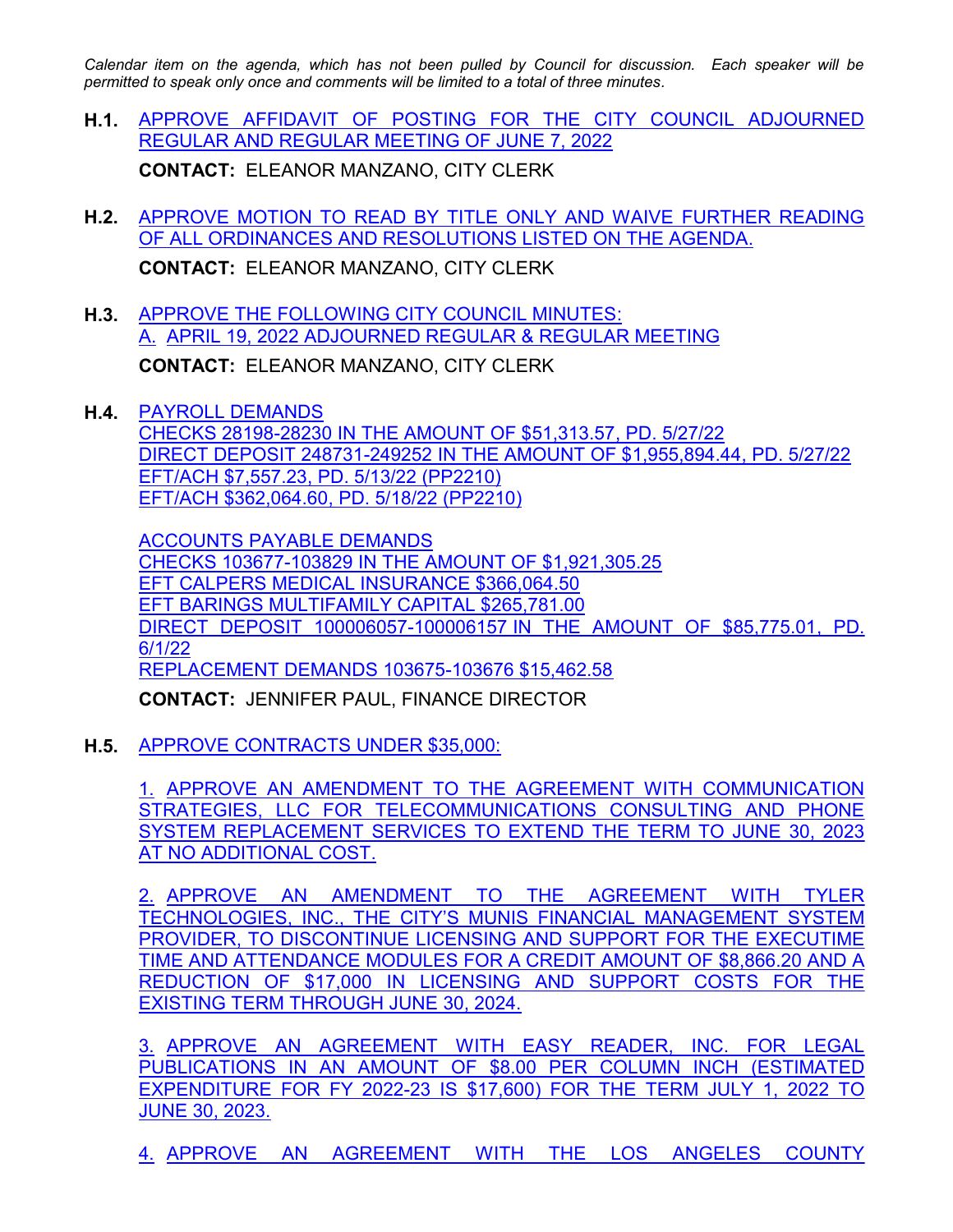[AUDITOR-CONTROLLER TO PROVIDE THE PLACEMENT OF DIRECT](http://redondo.legistar.com/gateway.aspx?m=l&id=/matter.aspx?key=5541) ASSESSMENTS FOR FISCAL YEAR 2022-2023 ON THE SECURED TAX ROLL FOR STREET LANDSCAPING AND LIGHTING DISTRICT, SEWER USER FEES AND REFUSE FEES FOR AN AMOUNT OF \$0.25 PER ASSESSMENT PER PARCEL AND \$13.00 FOR EACH CORRECTION (ESTIMATED FY 2022-23 EXPENDITURE IS \$15,000).

5. APPROVE THE SECOND AMENDMENT TO THE AGREEMENT WITH CATAPULT SYSTEMS LLC FOR SUPPORT WITH MICROSOFT ACTIVE DIRECTORY FEDERATION SERVICES, OFFICE 365 IDENTITY, AZURE IDENTITY AND ASSISTANCE WITH OTHER MICROSOFT RELATED SOFTWARE AND SERVICES FOR AN ADDITIONAL AMOUNT OF \$16,000 AND EXTEND THE TERM TO JUNE 30, 2023.

6. APPROVE AN AMMENDMENT TO THE AGREEMENT WITH KRONOS INCORPORATED TO ADD AN SMS MANAGEMENT SOFTWARE MODULE TO EXISTING TELESTAFF ENTERPRISE SERVICES AT ZERO COST TO THE CITY WITH NO CHANGE TO THE TERM.

**CONTACT:** JENNIFER PAUL, FINANCE DIRECTOR

- **H.6.** [EXCUSE ABSENCES OF COMMISSIONERS FROM VARIOUS COMMISSION](http://redondo.legistar.com/gateway.aspx?m=l&id=/matter.aspx?key=5747) **MEETINGS CONTACT:** ELEANOR MANZANO, CITY CLERK
- **H.7.** [CITY TREASURER'S QUARTER 3 FISCAL YEAR 2021-2022 REPORT](http://redondo.legistar.com/gateway.aspx?m=l&id=/matter.aspx?key=5645) **CONTACT:** STEVEN DIELS, CITY TREASURER
- **H.8.** [RECEIVE AND FILE A REPORT ON THE AGREEMENT WITH PALOS VERDES](http://redondo.legistar.com/gateway.aspx?m=l&id=/matter.aspx?key=5582) ESTATES FOR USE OF THE CITY'S JAIL SERVICES. **CONTACT:** JOE HOFFMAN, CHIEF OF POLICE
- **H.9.** [ADOPT BY TITLE ONLY ORDINANCE NO. 3230-22, AN ORDINANCE OF THE CITY](http://redondo.legistar.com/gateway.aspx?m=l&id=/matter.aspx?key=5722) COUNCIL OF THE CITY OF REDONDO BEACH, CALIFORNIA, ADDING MUNICIPAL CODE CHAPTER 15 TO TITLE 3 REGARDING THE UNLAWFUL POSSESSION OF CATALYTIC CONVERTERS, FOR SECOND READING AND ADOPTION.

**CONTACT:** JOE HOFFMAN, CHIEF OF POLICE

**H.10.** [ADOPT BY TITLE ONLY RESOLUTION NO. CC-2206-030, A RESOLUTION OF THE](http://redondo.legistar.com/gateway.aspx?m=l&id=/matter.aspx?key=5745) CITY COUNCIL OF THE CITY OF REDONDO BEACH, CALIFORNIA, APPROVING THE SUSPENSION OF PREFERENTIAL PARKING HOURS IN THE VINCENT AND VINCENT 2 PREFERENTIAL PARKING DISTRICTS FOR LIMITED HOURS ON JUNE 8 AND JUNE 9, 2022 FOR REDONDO BEACH UNIFIED SCHOOL DISTRICT COMMENCEMENT AND GRADUATION CEREMONIES

**CONTACT:** JOE HOFFMAN, CHIEF OF POLICE

**H.11.** APPROVE AN AMENDMENT TO THE AGREEMENT WITH AXON ENTERPRISE, [INC. FOR THE PURCHASE OF THIRTY-SEVEN \(37\) PRO-EVIDENCE.COM](http://redondo.legistar.com/gateway.aspx?m=l&id=/matter.aspx?key=5709) LICENSES FOR ACCESS TO BODY-WORN CAMERA FOOTAGE FOR AN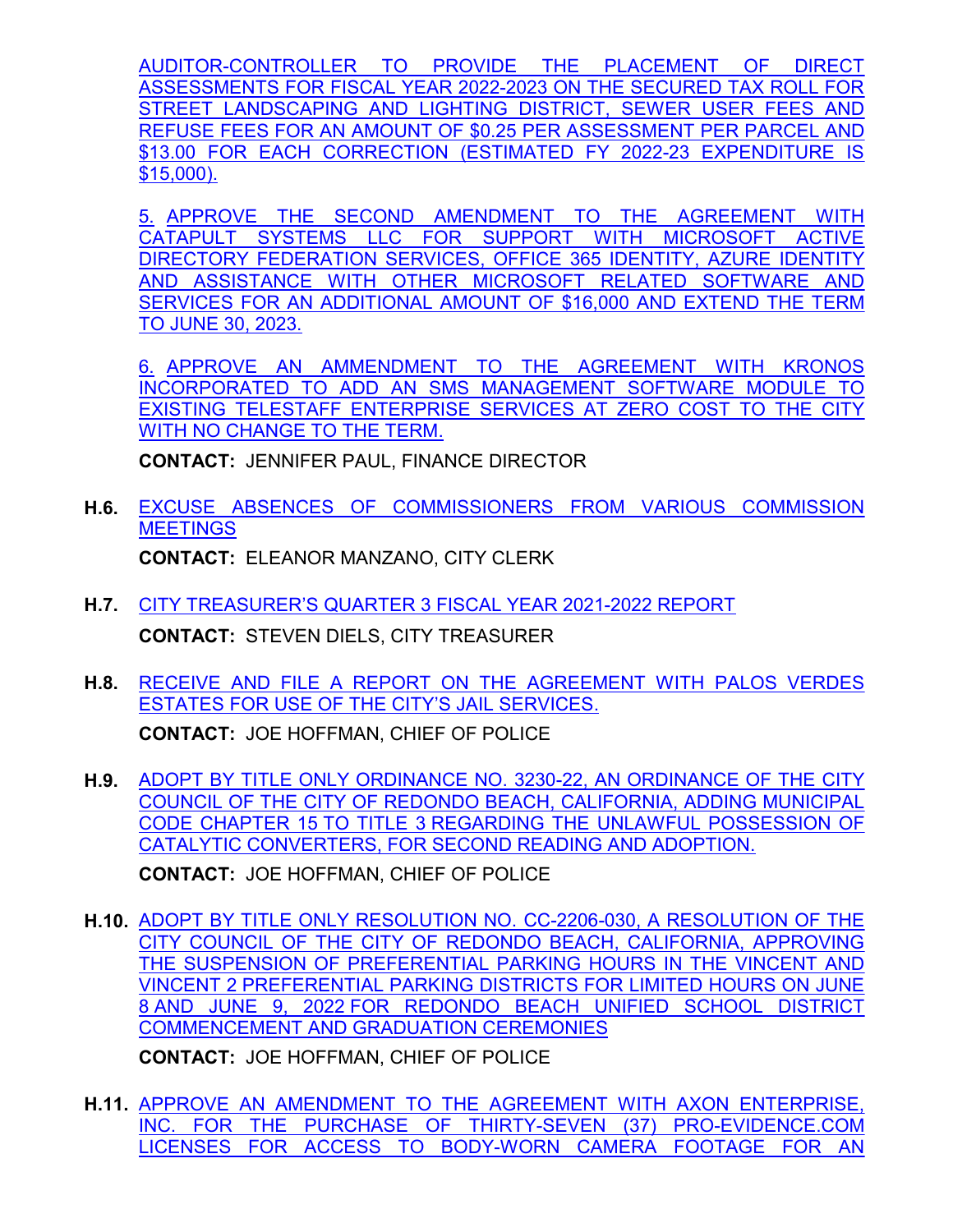[ADDITIONAL AMOUNT OF \\$51,948 AND A NEW TOTAL CONTRACT NOT TO](http://redondo.legistar.com/gateway.aspx?m=l&id=/matter.aspx?key=5709) EXCEED AMOUNT OF \$476,621.95

**CONTACT:** JOE HOFFMAN, CHIEF OF POLICE

**H.12.** [ADOPT BY TITLE ONLY RESOLUTION NO. CC-2206-031, A RESOLUTION OF THE](http://redondo.legistar.com/gateway.aspx?m=l&id=/matter.aspx?key=5690) CITY COUNCIL OF THE CITY OF REDONDO BEACH, CALIFORNIA AMENDING THE OFFICIAL BOOK OF CLASSIFICATIONS FOR THE POSITION OF FIRE DIVISION CHIEF

**CONTACT:** KEITH KAUFFMAN, INTERIM FIRE CHIEF

**H.13.** [APPROVE THE FIRST AMENDMENT TO THE AGREEMENT WITH VERONICA TAM](http://redondo.legistar.com/gateway.aspx?m=l&id=/matter.aspx?key=5633) & ASSOCIATES, INC. FOR CONSULTING SERVICES ASSOCIATED WITH THE HOUSING ELEMENT UPDATE AND THE PREPARATION OF AN INCLUSIONARY HOUSING ORDINANCE FOR AN ADDITIONAL AMOUNT OF \$10,440 FOR A NEW TOTAL AMOUNT NOT TO EXCEED \$172,390 AND TO EXTEND THE TERM THROUGH DECEMBER 31, 2022

**CONTACT:** BRANDY FORBES, COMMUNITY DEVELOPMENT DIRECTOR

**H.14.** [APPROVE THE NON-STATE ENTITY SERVICE POLICY AND AGREEMENT](http://redondo.legistar.com/gateway.aspx?m=l&id=/matter.aspx?key=5696) (NESPA) WITH THE CALIFORNIA DEPARTMENT OF TECHNOLOGY TO SELF-CERTIFY THE CITY OF REDONDO BEACH AS A VALID NON-STATE ENTITY AUTHORIZED TO PARTICIPATE IN CALIFORNIA NETWORK AND TELECOMMUNICATIONS PROGRAM (CALNET) 4 CONTRACTS

APPROVE THE CALNET 4 AUTHORIZATION TO ORDER FORM WITH THE CALIFORNIA DEPARTMENT OF TECHNOLOGY TO ALLOW THE CITY OF REDONDO BEACH TO ORDER DATA NETWORK AND COMMUNICATIONS SERVICES AND PRODUCTS OFF OF CONTRACT IFB-C4DNCS19 CATEGORIES 20 THROUGH 30, FOR THE TERM APRIL 4, 2020 - JUNE 30, 2025

APPROVE CALNET 4 INDIVIDUAL PRICE REDUCTION AGREEMENT AND CALNET 3 INDIVIDUAL PRICE REDUCTION NOTIFICATION WITH MCI COMMUNICATION SERVICES LLC DBA VERIZON BUSINESS SERVICES FOR DATA CIRCUIT TRANSPORT AND PRIVATE WIRELESS GATEWAY SERVICES SPEED INCREASE FROM 50MBPS TO 300MBPS FOR MOBILE PUBLIC SAFETY NETWORK CONNECTIVITY FOR AN ESTIMATED INCREASE OF \$7,960 PER YEAR ON A MONTH-TO-MONTH TERM

**CONTACT:** CHRISTOPHER BENSON, INFORMATION TECH DIRECTOR

**H.15.** [APPROVE THE EIGHTH AMENDMENT TO THE AGREEMENT WITH UNIVERSAL](http://redondo.legistar.com/gateway.aspx?m=l&id=/matter.aspx?key=5724) PROTECTION SERVICE, DBA ALLIED UNIVERSAL SECURITY SERVICES, FOR CONTINUED TRANSIT CENTER SECURITY SERVICES THROUGH DECEMBER 31, 2022 FOR AN ADDITIONAL AMOUNT OF \$38,860.76.

**CONTACT:** CAMERON HARDING, COMMUNITY SERVICES DIRECTOR

**H.16.** [APPROVE AN HISTORIC PROPERTY PRESERVATION AGREEMENT WITH TERRY](http://redondo.legistar.com/gateway.aspx?m=l&id=/matter.aspx?key=5753) L. AND LEIGH W. GASPAROVIC, OWNERS, FOR THE PROPERTY LOCATED AT 719 ELVIRA AVENUE BEGINNING ON JUNE 7, 2022 FOR THE TERM OF TEN YEARS WITH AUTOMATIC RENEWAL EVERY YEAR THEREAFTER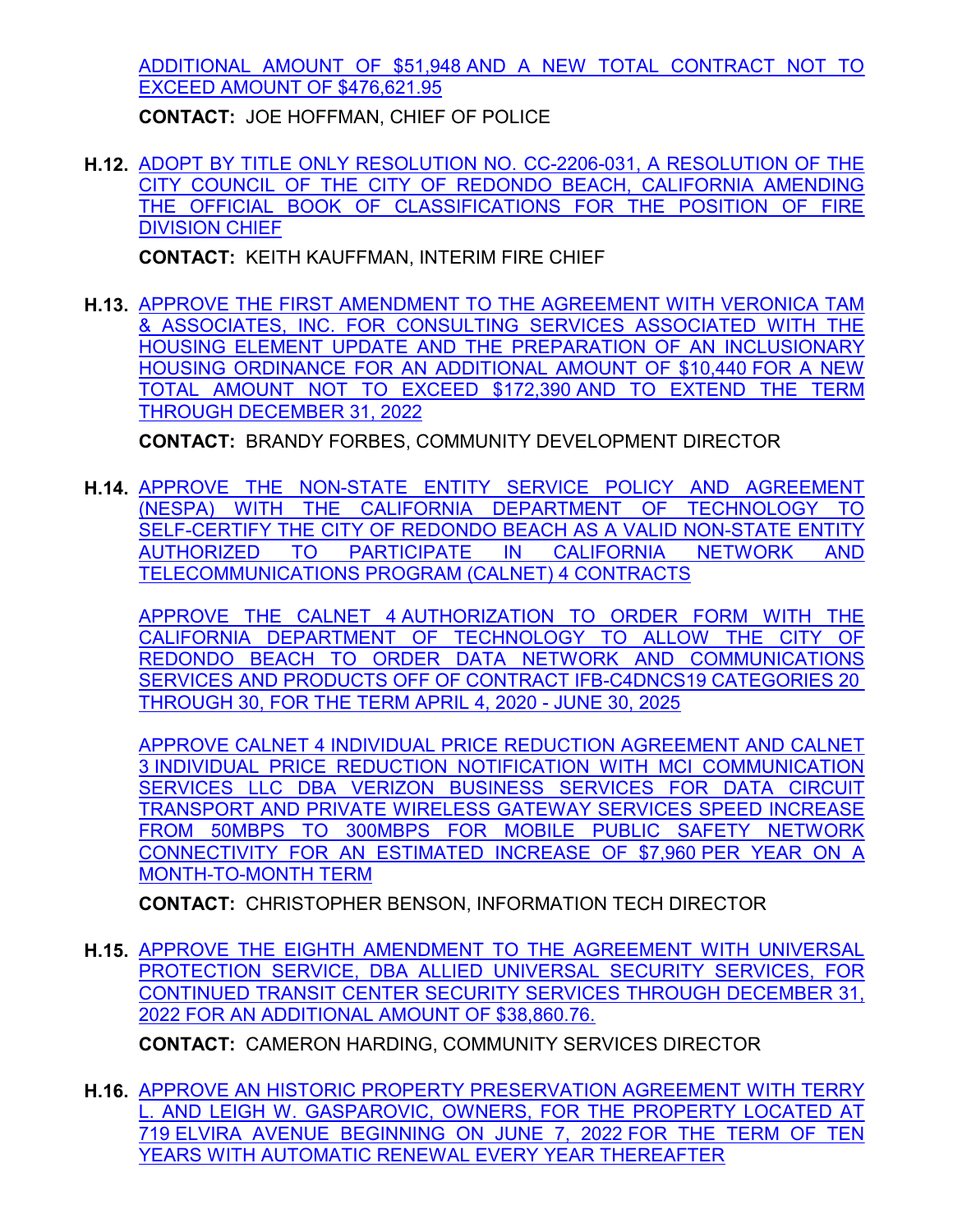**CONTACT:** BRANDY FORBES, COMMUNITY DEVELOPMENT DIRECTOR

**H.17.** [APPROVE A THREE-YEAR AGREEMENT WITH COMMERCIAL BUILDING](http://redondo.legistar.com/gateway.aspx?m=l&id=/matter.aspx?key=5761) MANAGEMENT TO PROVIDE JANITORIAL SERVICES AT TEN CITY COMMUNITY CENTER, RECREATION AND LIBRARY FACILITIES FOR AN ANNUAL COST OF \$172,986 AND A TOTAL AMOUNT NOT TO EXCEED \$518,958, FOR THE TERM JULY 1, 2022 TO JUNE 30, 2025

**CONTACT:** TED SEMAAN, PUBLIC WORKS DIRECTOR

**H.18.** APPROVE THE PURCHASE OF TWO 2023 POLICE VEHICLES FROM NATIONAL [AUTO FLEET GROUP FOR USE BY THE POLICE DEPARTMENT PATROL](http://redondo.legistar.com/gateway.aspx?m=l&id=/matter.aspx?key=5772) DIVISION FOR A TOTAL COST OF \$174,580.11

**CONTACT:** TED SEMAAN, PUBLIC WORKS DIRECTOR

**H.19.** [APPROVE THE GRANT AGREEMENT WITH THE STATE OF CALIFORNIA,](http://redondo.legistar.com/gateway.aspx?m=l&id=/matter.aspx?key=5800) DEPARTMENT OF PARKS AND RECREATION, DIVISION OF BOATING & WATERWAYS FOR CONSTRUCTION OF THE BASIN 2 SEWER PUMP OUT STATION UPGRADE PROJECT, JOB NO. 50310

**CONTACT:** TED SEMAAN, PUBLIC WORKS DIRECTOR

**H.20.** [APPROVE AN AGREEMENT WITH WALLACE & ASSOCIATES CONSULTING, LLC.](http://redondo.legistar.com/gateway.aspx?m=l&id=/matter.aspx?key=5776) FOR CONSTRUCTION MANAGEMENT AND INSPECTION SERVICES FOR THE BASIN 2 SEWER PUMP OUT STATION UPGRADE PROJECT & HARBOR PATROL DOCK REPLACEMENT PROJECT, JOB NOS. 50310 & 70690, FOR AN AMOUNT NOT TO EXCEED \$300,000 AND THE TERM JUNE 07, 2022 - JUNE 07, 2025

**CONTACT:** TED SEMAAN, PUBLIC WORKS DIRECTOR

**H.21.** [ADOPT BY TITLE ONLY RESOLUTION NO. CC-2206-032, A RESOLUTION OF THE](http://redondo.legistar.com/gateway.aspx?m=l&id=/matter.aspx?key=5789) CITY COUNCIL OF THE CITY OF REDONDO BEACH, CALIFORNIA, PROCLAIMING SUNDAY, SEPTEMBER 11, 2022 AS "OPEN WATER SWIM DAY" IN THE CITY OF REDONDO BEACH IN SPONSORSHIP AND SUPPORT OF THE FOURTH ANNUAL SWIM THE AVENUES WATER SPORTS EVENT TO BE HELD IN THE CITY OF REDONDO BEACH COASTAL WATERS AND IN APPRECIATION OF THE COUNTY OF LOS ANGELES' EFFORTS TO PERMIT THE EVENT AND PROVIDE LOGISTICAL SUPPORT

**CONTACT:** LUKE SMUDE, ASSISTANT TO THE CITY MANAGER

**H.22.** [APPROVE AMENDMENT NUMBER TWO TO THE LETTER OF AGREEMENT FOR](http://redondo.legistar.com/gateway.aspx?m=l&id=/matter.aspx?key=5823) FUNDING AND OPERATION OF THE REDONDO BEACH EMERGENCY HOMELESS SHELTER (PALLET SHELTERS)--

**CONTACT:** MICHAEL W. WEBB, CITY ATTORNEY

- **I. EXCLUDED CONSENT CALENDAR ITEMS**
- **J. PUBLIC PARTICIPATION ON NON-AGENDA ITEMS**

This section is intended to provide members of the public with the opportunity to comment on any subject that *does not appear on this agenda for action. This section is limited to 30 minutes. Each speaker will be afforded three minutes to address the Mayor and Council. Each speaker will be permitted to speak only once. Written*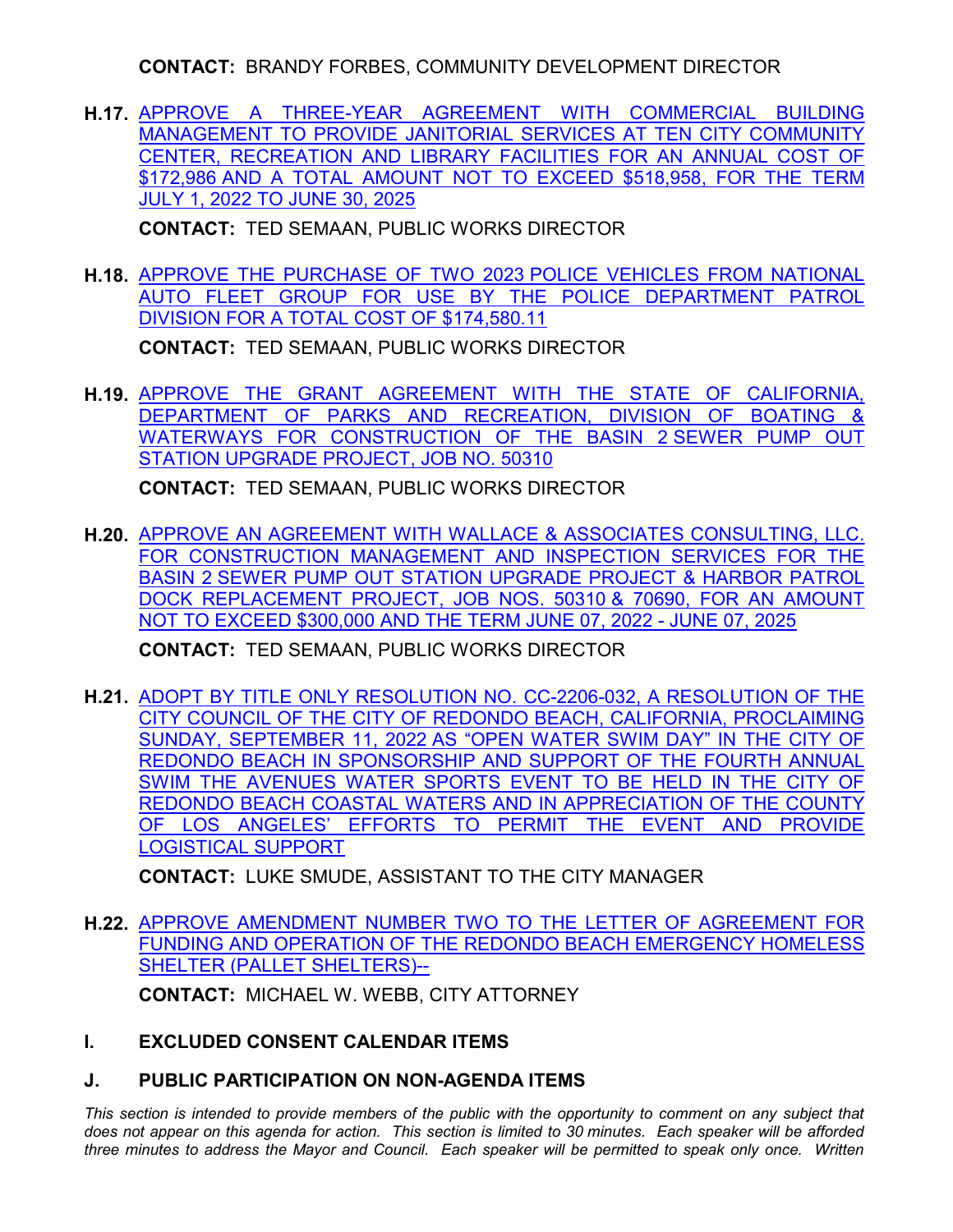*requests, if any, will be considered first under this section.*

**J.1.** [For eComments and Emails Received from the Public](http://redondo.legistar.com/gateway.aspx?m=l&id=/matter.aspx?key=5759)

# **K. EX PARTE COMMUNICATIONS**

*This section is intended to allow all elected officials the opportunity to reveal any disclosure or ex parte communication about the following public hearings*

#### **L. PUBLIC HEARINGS**

- **L.1.** [CONTINUED PUBLIC HEARING TO CONSIDER THE FISCAL YEAR 2022-23](http://redondo.legistar.com/gateway.aspx?m=l&id=/matter.aspx?key=5750)  PROPOSED BUDGET, FIVE-YEAR CAPITAL IMPROVEMENT PROGRAM, AND ASSOCIATED BUDGET RESPONSE REPORTS
	- a. Reconvene Public Hearing, take testimony;
	- b. Continue Public Hearing to June 14, 2022; and
	- c. Receive and file Budget Response Reports.

# **CONTACT:** JENNIFER PAUL, FINANCE DIRECTOR

**L.2.** [PUBLIC HEARING TO CONSIDER ARAKELIAN ENTERPRISES INC. DBA ATHENS](http://redondo.legistar.com/gateway.aspx?m=l&id=/matter.aspx?key=5670) SERVICES PROPOSED SOLID WASTE CHARGES AND FEES FOR FISCAL YEAR 2022-2023

ADOPT BY TITLE ONLY RESOLUTION NO. CC-2206-034, A RESOLUTION OF THE CITY COUNCIL OF THE CITY OF REDONDO BEACH, CALIFORNIA, ESTABLISHING CONTRACTOR'S CHARGES AND CORRESPONDING CITY FEES FOR RESIDENTIAL, MULTIFAMILY AND COMMERCIAL REFUSE COLLECTION FOR THE 2022-2023 FISCAL YEAR

PROCEDURES:

- a. Open Public Hearing, take testimony; and
- b. Close Public Hearing; and
- c. Adopt by Title Only Resolution No. CC-2206-034

d. Direct staff to allow commercial organics co-mingling with City of Hermosa Beach and to monitor implementation.

**CONTACT:** TED SEMAAN, PUBLIC WORKS DIRECTOR

**L.3.** [PUBLIC HEARING TO CONSIDER THE PROPOSED ASSESSMENTS FOR THE](http://redondo.legistar.com/gateway.aspx?m=l&id=/matter.aspx?key=5775) STREET LANDSCAPING AND LIGHTING ASSESSMENT DISTRICT FOR FISCAL YEAR 2022-2023;

ADOPT, BY TITLE ONLY, RESOLUTION NO. CC-2206-033, A RESOLUTION OF THE CITY COUNCIL OF REDONDO BEACH, CALIFORNIA, CONFIRMING THE DIAGRAM AND ASSESSMENT, AND LEVYING OF THE ASSESSMENT FOR THE STREET LANDSCAPING AND LIGHTING ASSESSMENT DISTRICT FOR THE FISCAL YEAR FROM JULY 1, 2022 TO JUNE 30, 2023; AND

PROCEDURES:

- A. OPEN THE PUBLIC HEARING, TAKE TESTIMONY; AND
- B. CLOSE THE PUBLIC HEARING; AND
- C. ADOPT THE RESOLUTION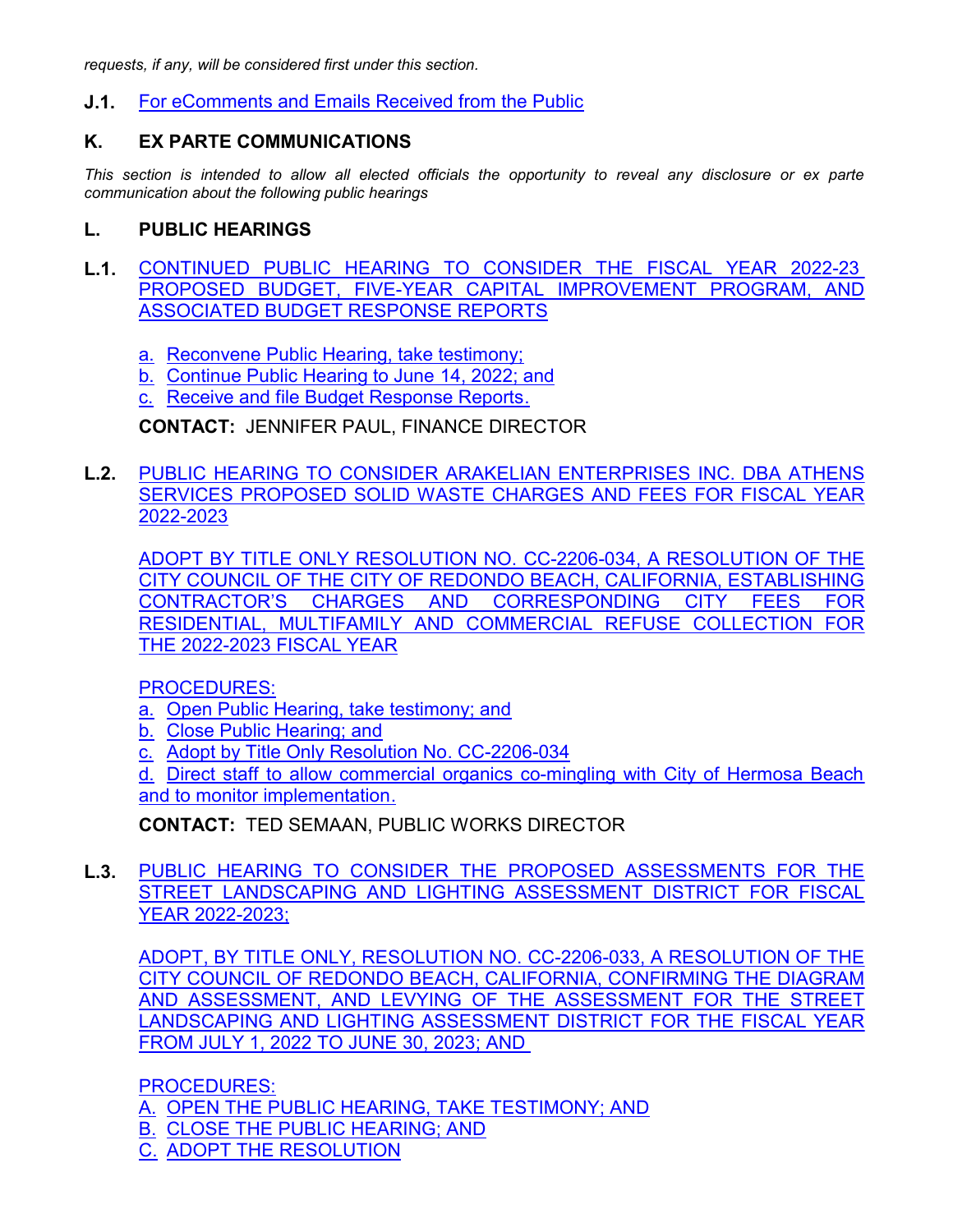**CONTACT:** TED SEMAAN, PUBLIC WORKS DIRECTOR

# **M. ITEMS CONTINUED FROM PREVIOUS AGENDAS**

## **N. ITEMS FOR DISCUSSION PRIOR TO ACTION**

**N.1.** [DISCUSSION AND POSSIBLE ACTION REGARDING A WATERFRONT EDUCATION](http://redondo.legistar.com/gateway.aspx?m=l&id=/matter.aspx?key=5792) FACILITY AND PROGRAMMING CONCEPT TITLED OCEAN ENCOUNTER

APPROVAL OF THE CONCEPT AND DIRECTION TO STAFF TO PREPARE DRAFT PLANS, AGREEMENTS, AND OTHER APPLICABLE FACILITY IMPLEMENTATION **DOCUMENTS** 

CONTACT: GREG KAPOVICH, WATERFRONT & ECONOMIC DEVELOPMENT DIRECTOR

- **O. CITY MANAGER ITEMS**
- **P. MAYOR AND COUNCIL ITEMS**
- **Q. MAYOR AND COUNCIL REFERRALS TO STAFF**
- **R. RECESS TO CLOSED SESSION**
- **R.1.** CONFERENCE WITH REAL PROPERTY NEGOTIATOR [The Closed Session is authorized by the Government Code Section 54956.8.](http://redondo.legistar.com/gateway.aspx?m=l&id=/matter.aspx?key=5778)

AGENCY NEGOTIATOR: Mike Witzansky, City Manager

PROPERTY: APN #s 7505-010-015, 7505-010-035 and 7505-010-036

NEGOTIATING PARTY: Michael Davitt, Director of Real Estate Archdiocese of Los Angeles

UNDER NEGOTIATION: Both Price and Terms

**R.2.** CONFERENCE WITH REAL PROPERTY NEGOTIATOR - [The Closed Session is authorized by the Government Code Section 54956.8.](http://redondo.legistar.com/gateway.aspx?m=l&id=/matter.aspx?key=5783)

AGENCY NEGOTIATOR: Mike Witzansky, City Manager Ted Semaan, Public Works Director

PROPERTY: Portion of APN # 7503-028-904

NEGOTIATING PARTY: Rebecca Udokop, Right of Way Agent CA Department of Transportation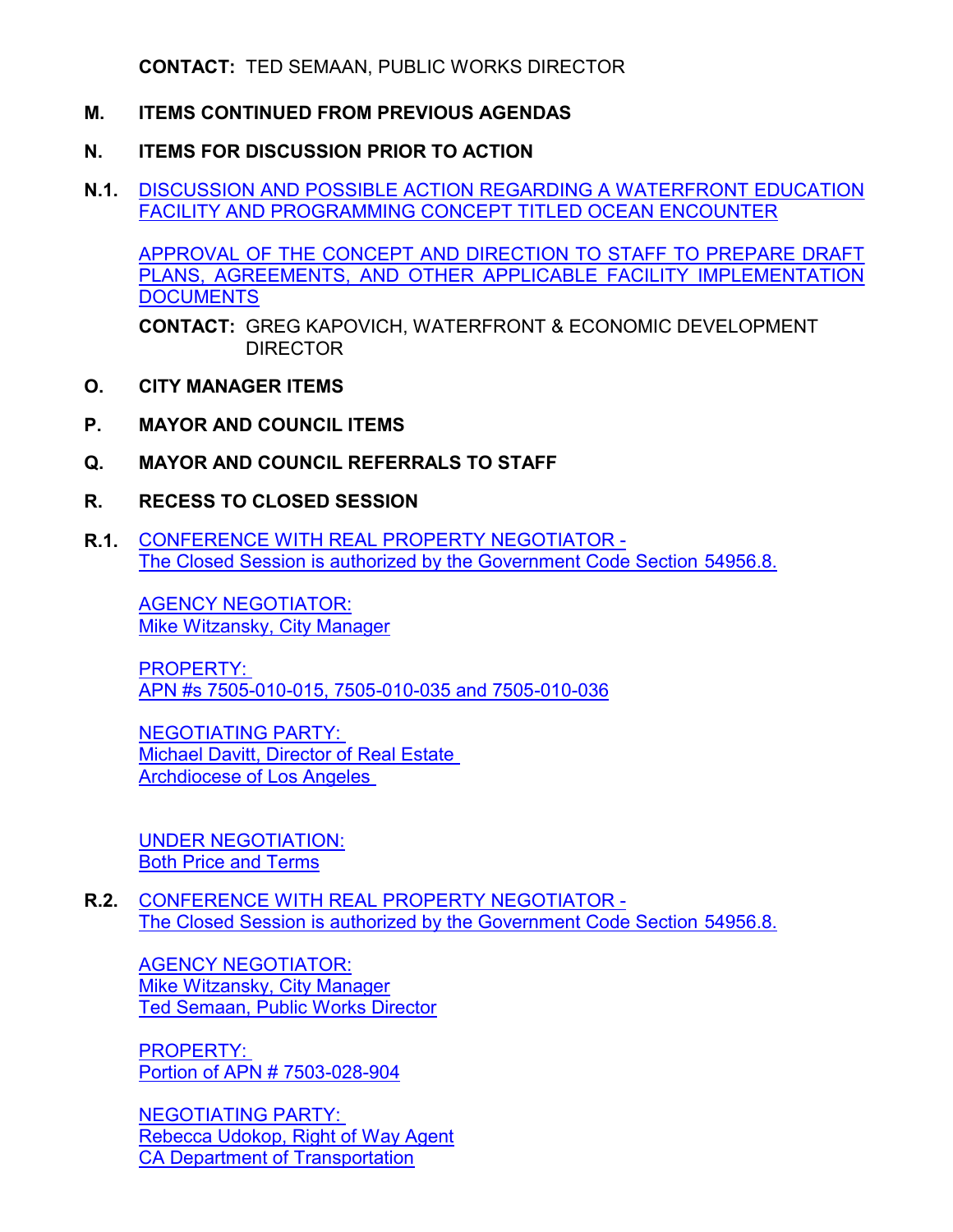[UNDER NEGOTIATION:](http://redondo.legistar.com/gateway.aspx?m=l&id=/matter.aspx?key=5783) Both Price and Terms

**R.3.** [CONFERENCE WITH REAL PROPERTY NEGOTIATOR -The Closed Session is](http://redondo.legistar.com/gateway.aspx?m=l&id=/matter.aspx?key=5802) authorized by the Government Code Section 54956.8.

AGENCY NEGOTIATOR: Mike Witzansky, City Manager Greg Kapovich, Waterfront & Economic Development Director

PROPERTY: Pier Plaza 123 W. Torrance Blvd #201, Redondo Beach, CA 90277 (a portion of APN: 7505-002-908)

NEGOTIATING PARTY: Dan Benhamo Principal, The Beach House, Inc.

UNDER NEGOTIATION: Both Price and Terms

**R.4.** [CONFERENCE WITH REAL PROPERTY NEGOTIATOR - The Closed Session is](http://redondo.legistar.com/gateway.aspx?m=l&id=/matter.aspx?key=5805) authorized by the Government Code Section 54956.8.

AGENCY NEGOTIATOR: Mike Witzansky, City Manager Ted Semaan, Public Works Director

PROPERTY: APN 4082-007-002

NEGOTIATING PARTY: Pacific Crest Cemetery Co., Inc.

UNDER NEGOTIATION: Both Price and Terms

**R.5.** [CONFERENCE WITH REAL PROPERTY NEGOTIATOR -The Closed Session is](http://redondo.legistar.com/gateway.aspx?m=l&id=/matter.aspx?key=5807) authorized by the Government Code Section 54956.8.

AGENCY NEGOTIATOR: Mike Witzansky, City Manager Greg Kapovich, Waterfront & Economic Development Director

PROPERTY: Pier Plaza 107 W. Torrance Blvd #202, Redondo Beach, CA 90277 (a portion of APN: 7505-002-908)

NEGOTIATING PARTY: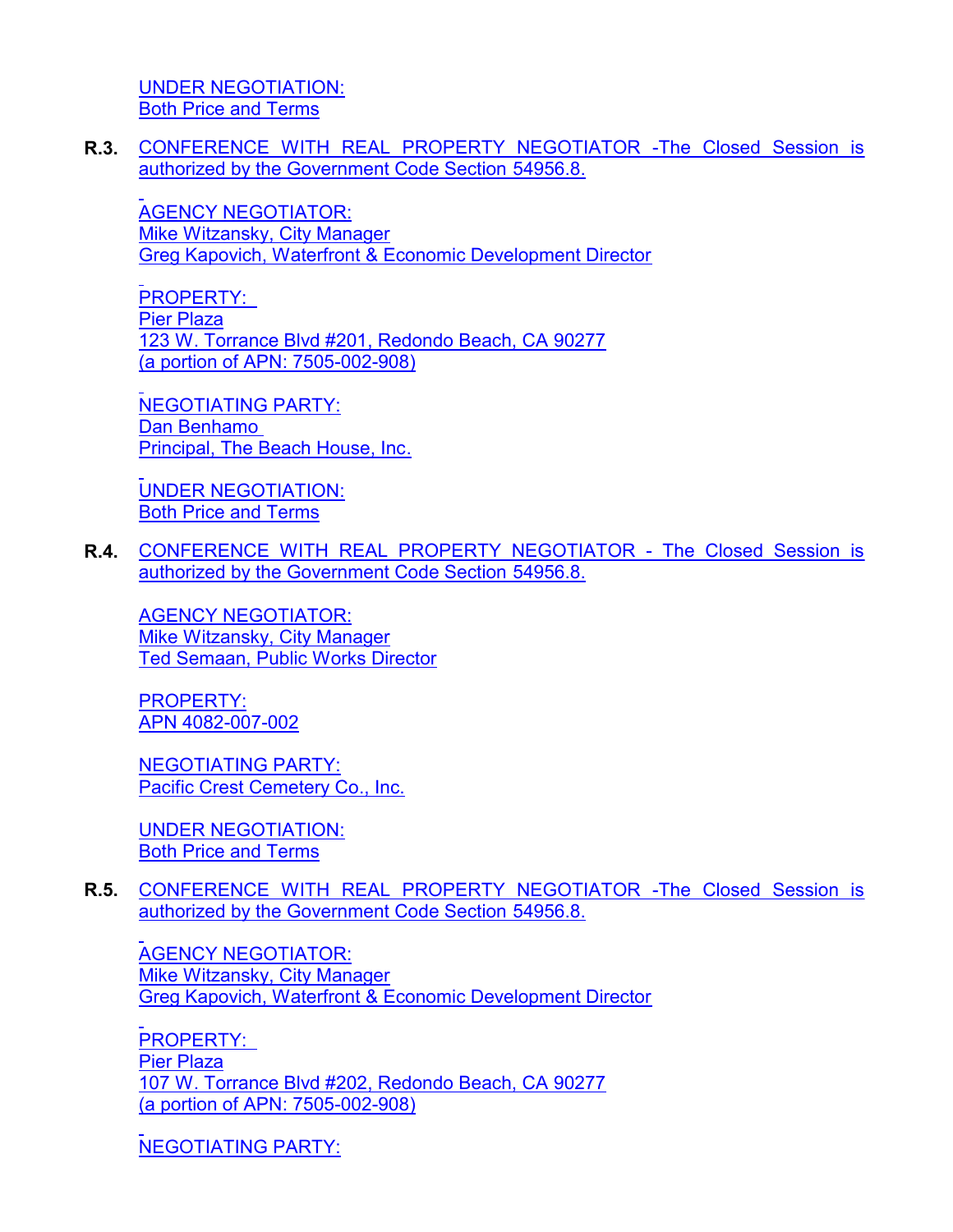[Daniel Scheele, an individual](http://redondo.legistar.com/gateway.aspx?m=l&id=/matter.aspx?key=5807)

UNDER NEGOTIATION: Both Price and Terms

**R.6.** [CONFERENCE WITH REAL PROPERTY NEGOTIATOR -The Closed Session is](http://redondo.legistar.com/gateway.aspx?m=l&id=/matter.aspx?key=5808) authorized by the Government Code Section 54956.8.

AGENCY NEGOTIATOR: Mike Witzansky, City Manager Greg Kapovich, Waterfront & Economic Development Director

PROPERTY: Pier Plaza 121 W. Torrance Blvd #201, Redondo Beach, CA 90277 (a portion of APN: 7505-002-908)

NEGOTIATING PARTY: Monica Quintero, an individual UNDER NEGOTIATION: Both Price and Terms

**R.7.** [CONFERENCE WITH LEGAL COUNSEL - EXISTING LITIGATION - The Closed](http://redondo.legistar.com/gateway.aspx?m=l&id=/matter.aspx?key=5781) Session is authorized by the attorney-client privilege, Government Code Section 54956.9(d)(1).

Name of case: Deborah Klebe v. J & S Striping Company, Inc.; City of Redondo Beach, et al. Case Number: 21STCV38496

**R.8.** [CONFERENCE WITH LEGAL COUNSEL - EXISTING LITIGATION - The Closed](http://redondo.legistar.com/gateway.aspx?m=l&id=/matter.aspx?key=5818) Session is authorized by the attorney client privilege, Government code Section 54956.9(d)(1).

Name of case: City of Redondo Beach, et al. v. California State Water Resources Control Board Case Number: 20STCP03193

**R.9.** [CONFERENCE WITH LEGAL COUNSEL - EXISTING LITIGATION - The Closed](http://redondo.legistar.com/gateway.aspx?m=l&id=/matter.aspx?key=5819) Session is authorized by the attorney-client privilege, Government Code Section 54956.9(d)(1).

Name of case: Luke Carlson, et al v City of Redondo Beach, et al. Case Number: 2:20-cv-00259-ODW-SS

**R.10.** [CONFERENCE WITH LEGAL COUNSEL - EXISTING LITIGATION - The Closed](http://redondo.legistar.com/gateway.aspx?m=l&id=/matter.aspx?key=5820) Session is authorized by the attorney-client privilege, Government Code Section 54956.9(d)(1).

Name of case: Redondo Beach Waterfront, LLC. v City of Redondo Beach Court of Appeal Case Number: B311039